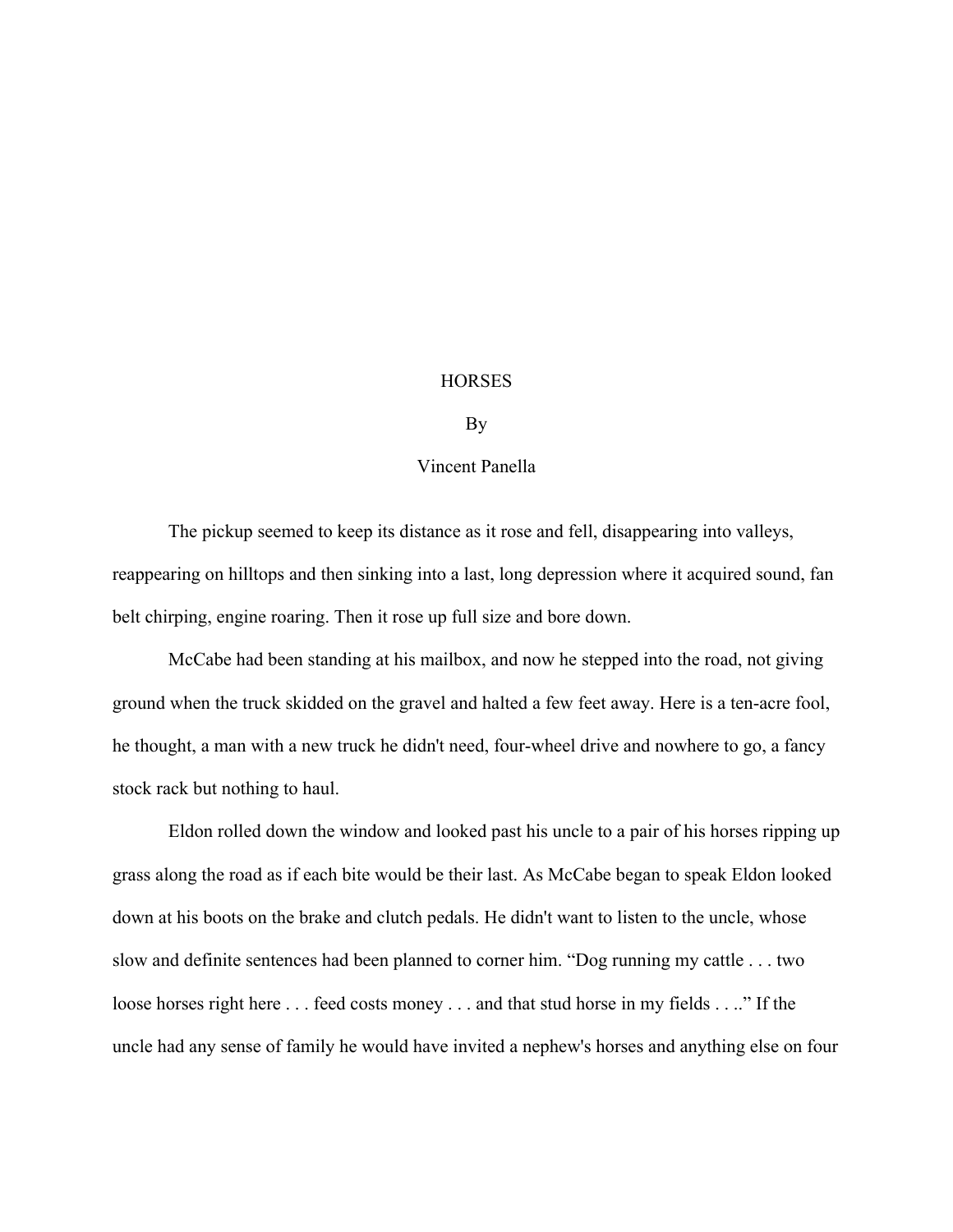legs to winter in fields wall to wall with fallen corn. Even with horses and cattle feeding there all winter, plenty of corn still lay on the ground. It wouldn't be eaten. It would be plowed under and return as volunteer to ruin next year's beans. If anything, that stud horse was doing the uncle a favor. But his uncle only understood fences. So he would talk fences.

"A man's got four fences," he said, then toyed with his gearshift as if he was already down the road.

Eldon continued. "He's got four fences but he's not responsible for all four because his neighbors is responsible for some. Now maybe these two horses right here," and he paused to gesture specifically, excluding the stud horse in the uncle's field, out of sight at the moment. "Maybe these two got out another fence, a south fence, or an east fence."

"I checked your other fences."

Eldon exhaled wearily and looked up the road. He wanted to be on that road with a wake of dust behind him. "Now uncle, I can't say you ain't checked 'em. I'm just saying there's no proof these horses got out my side. They could have got out another side and come over here that way. Then I'd say we both got a case against somebody else."

The conversation ended with nothing resolved. McCabe returned to the house with his mail. Talking was a mistake. Eldon was the same prideless liar he'd always been. There'd been no growing up, no learning of lessons even after making a bad job of trying to farm the eighty acres his father left him. McCabe was embarrassed for his dead brother's sake, but there was nothing he could do. The family was finished in this part of the country anyhow. He was retiring and moving south in a year because his daughters wanted no part of farming. Eldon would sell out if only because a man couldn't hold on with just eighty acres.

McCabe looked over the field behind his house. The cattle were off on the high ground.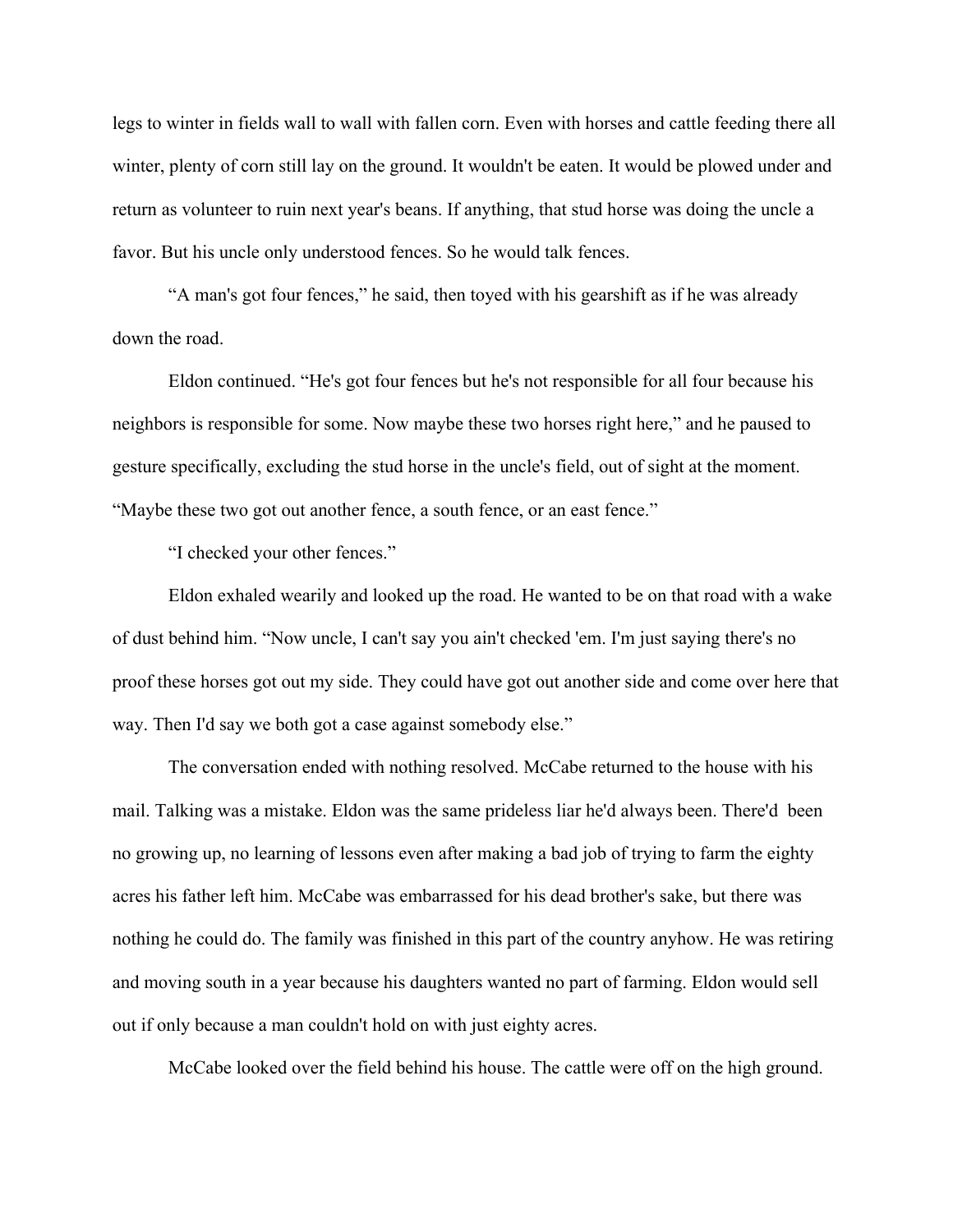The sun was melting the ice crust, and mist rose from earth blackened by thaw. He'd seen that earth bone dry and the color of ashes too. He'd seen that earth wear any number of colors. And soon he would sell that earth to a doctor or lawyer who would use it as a tax write off. He and his wife would reduce themselves to one car, a few suitcases, and an ice chest, and they would start a new life in a place where he would never shovel snow.

Goodbye to this farm he'd plowed with horses and plowed with tractors, to the hills he'd flattened and the valleys he'd filled as he moved the earth every season. One more bean crop and they were gone. But last year or not, he was still a farmer and had to watch his fences. Before entering the house he looked toward the road where Eldon had tied his two horses on a neighbor's fence, with promises to retrieve them later. They were tearing at grass with that blind appetite which came after a winter of dry feed. They'd run up on his lawn that morning and put holes in the ground. They'd been there before too. Two loose on the road and a third in his fields all winter. Last and most important, the dog harassing his calves and cattle. Over the years neighbors had shot or poisoned Eldon's dogs, penned up his stray stock, even sold it for damages. But Eldon still refused to take care of his own. McCabe had spoken to him that morning for family's sake. Now that obligation was over.

In the kitchen his wife was placing a frozen chicken in a rectangle of sunlight on the counter. Without looking at him she said something which had become not a statement of fact, but a shared emotion because it reflected on the family.

"He don't need a truck like that if he don't farm."

McCabe waved disgustedly and said, "Damned fool won't mind his horses either." "He's no fool. We've been feeding them."

McCabe spent part of the day reading the farm journals and listening to the market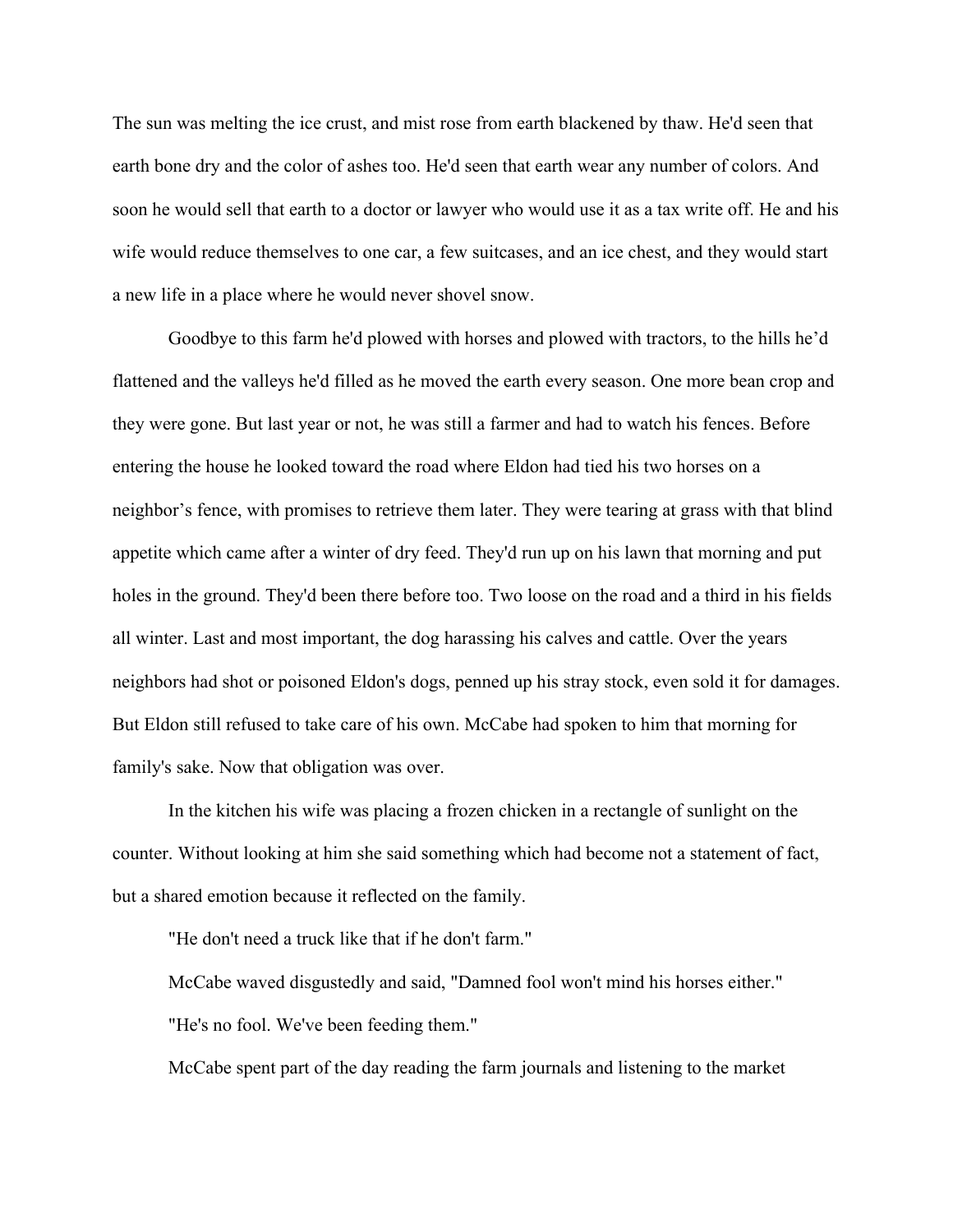reports. Beef, pork, corn, soybeans, all higher than he'd ever known. He'd spent a lifetime growing meat and grain and he'd made enough money to keep his two hundred and eighty acres out of the bank until last year. Heavy rains had rotted the stalks of his corn, which fell too low for the picker. He'd lost at least two hundred acres of good corn.

He'd almost missed his chance to get it back too. And even if he'd seen that chance he might not have taken it. Caution and respect for nature were built into him. As his father's gift, the farm carried the constraint of caution. So he planned to do nothing about last year's loss except deduct it from taxes.

But then Jack Wagner came along. Wagner was a bachelor who lived with his mother, and who not only farmed his hundred and twenty acres, but also ran a truck and tractor repair shop from his barn. He was slow, smart, and deliberate. But he had a peculiar habit, and this had worked in McCabe's favor, a weakness for horses. Like Eldon, Wagner kept horses just to keep them, never riding them and hardly having time to enjoy the sight of them. They weren't quarter horses or fancy draft animals, or even smart carriage horses which could be sold to the Amish. They were like Eldon's horses, sale-barn dregs, forty odd, now wintering on McCabe's fallen corn along with the cattle.

Last fall Wagner swung into McCabe's in his Sunday car, a Thunderbird bought for practically nothing because of a broken transmission. He sat in the kitchen with his hat on, earflaps folded up. Removing the hat would be embarrassing, for at thirty-six only the area around his ears showed hair, and this as gray as old snow. He nursed a cup of coffee, smoked a cigar with a plastic tip, and approached his business sequentially, ascertaining what was already apparent to anyone driving by, that McCabe's acres were littered with good corn, that such ears would fatten anything the fences could hold, that the ditches which creased the fields were filled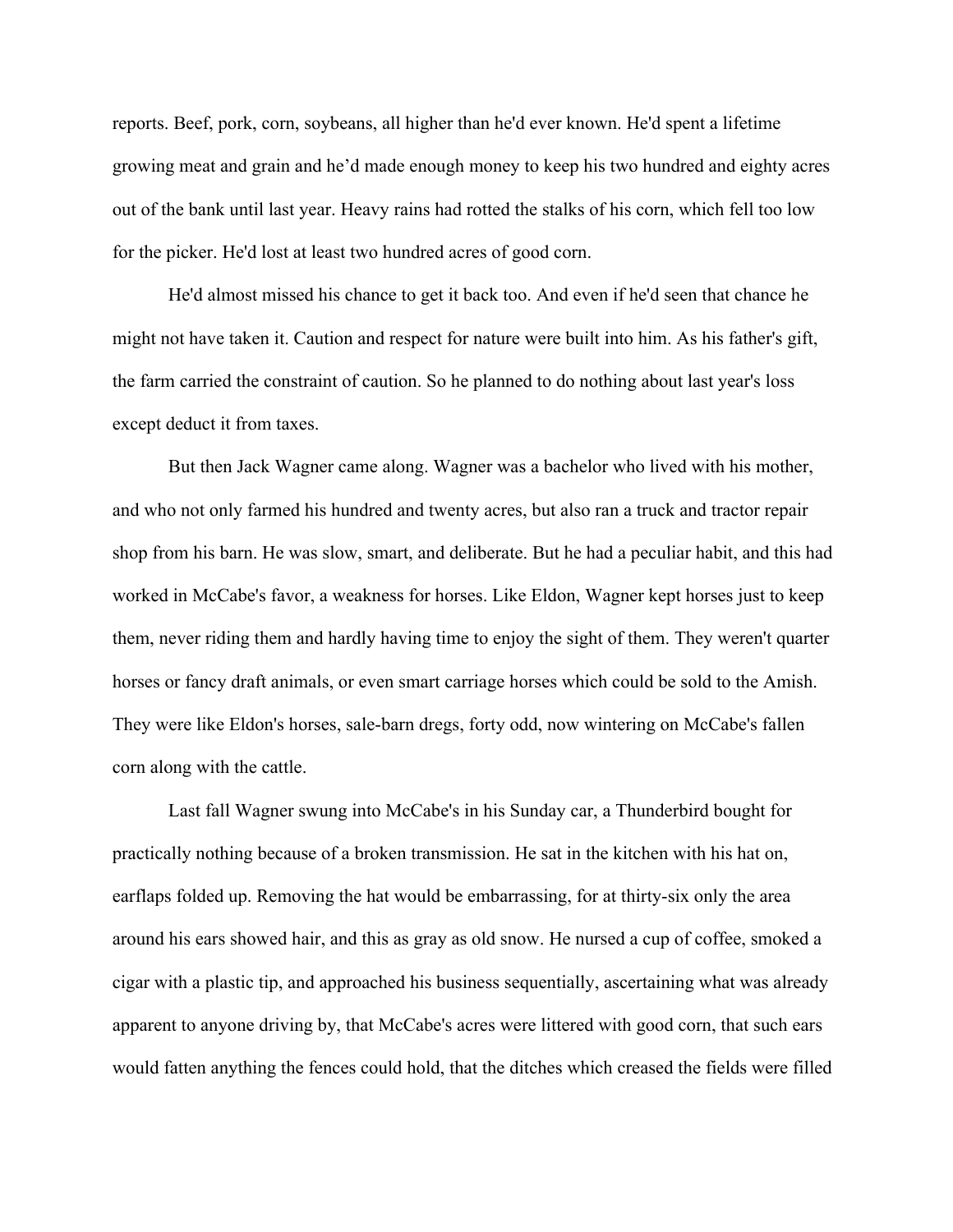year-round with clean runoff, and that, "If a fella' put some stock cows out there, and if it didn't snow too bad, he might feed them until spring for nothing."

"But those ditches will freeze," said McCabe. "Cattle need water to stay alive."

Wagner considered this in the sun-flooded kitchen as he puffed the cigar back to life, then tapped it on the ashtray. "Not if a fella' had horses," he said, and McCabe got the picture then, Wagner's horses and his cattle. He waited for Wagner to continue.

"Horses break through the ice with their feet. Horses is different than cattle."

Now he and Wagner trudged across the field in their rubber boots, crushing the frozen mud crust and sinking into the ground with its treasure of bright yellow ears.

"Damned shame," McCabe said, still not letting on that he'd already pictured it, the horses breaking the ice so his cattle could drink. "A damned shame," he repeated, kicking at a tangle of ears and stubble. "But that's the way it is. There's good years and there's bad years. I'd say overall we're about even."

"This is good feed."

"But I've got nothing to feed it to."

"Come spring this corn will still be here and you'll have one hell of a mess in your beans. You'll have half corn and half beans and nobody will buy the stuff."

"I know that."

"How's your fences."

"Good enough if there's feed inside."

"I could put my horses in here. But forty or so head won't begin to eat all this."

They agreed on a price for wintering the horses. Then McCabe went to his wife and told her what he wanted to do.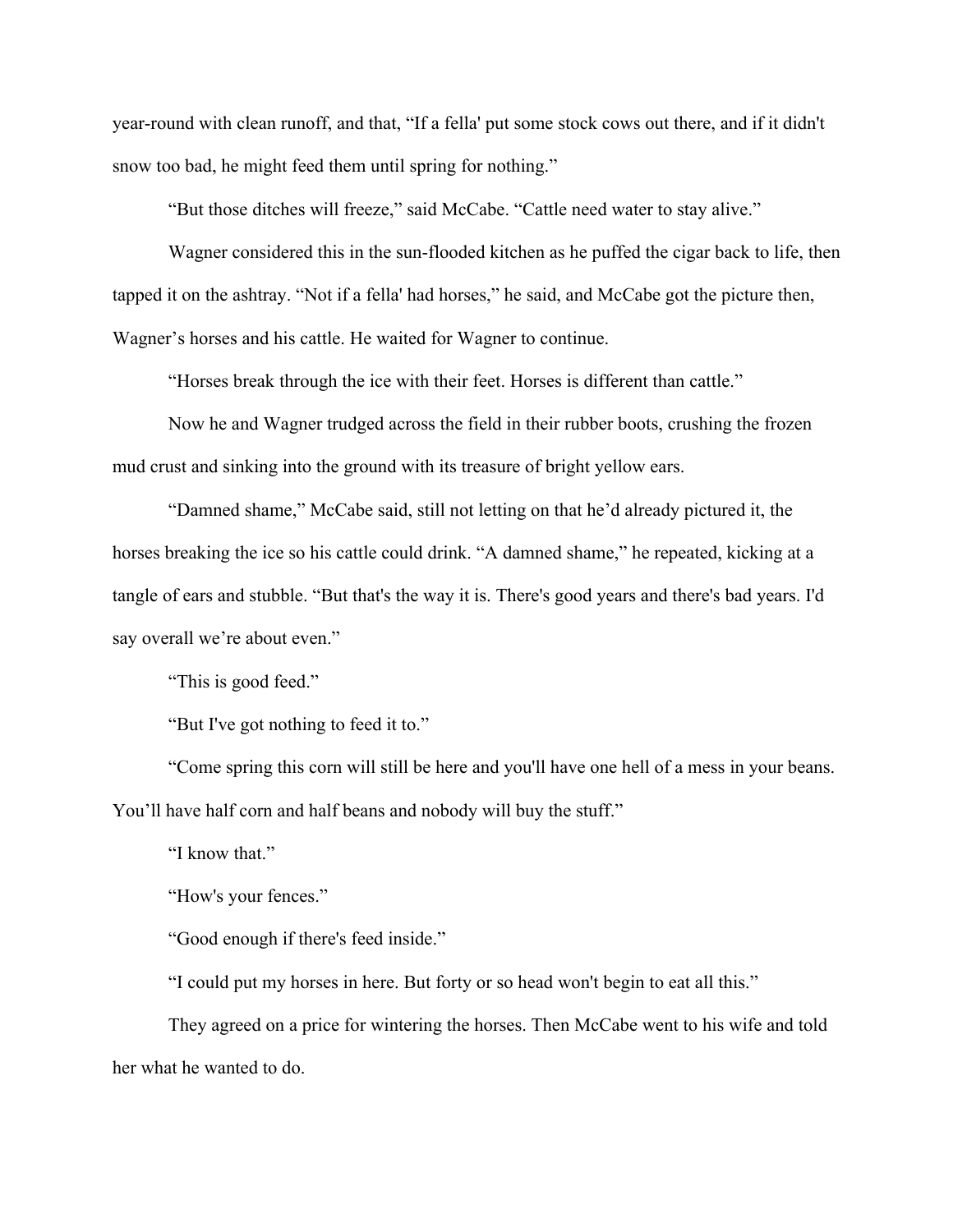"Cattle's always been our worst," she said. "We made money over the years on hogs, but you figure up all the years we had cattle and I'd say we're behind."

"You saying we shouldn't do it?"

"I'm not saying that. I'm just saying what happened over the years."

"You could stop me now. We don't have the years to make up the loss."

"You know your luck with cattle," she said.

"Yes, but when we made money on cattle, it was big money."

"I won't say a thing."

They worried it for several days. They prayed over it in church. McCabe took long rides to see what other farmers were doing.

"I think cattle's scarce," he said. "I just don't see so many."

"We can lose again what we lost on the corn. And we won't ever make it up."

"There's feed out there for at least two hundred head of stock cows. If they're bred, we've got four hundred by spring. And they'll get water because horses keep the ditches open."

"You got hay to feed when it snows?"

"It won't snow bad."

"I've heard that before."

Her strongest argument was the weather. If snow covered the corn he'd need hay, and he didn't have a bale. Men selling hay in winter would charge him right out of his boots.

"It just won't snow bad," he repeated, as if he knew what he was talking about. He believed his words only because the previous winter had been bad and two bad winters in a row seemed unlikely.

Her last words were, "I can't stop you," the words she used when he made up his mind. In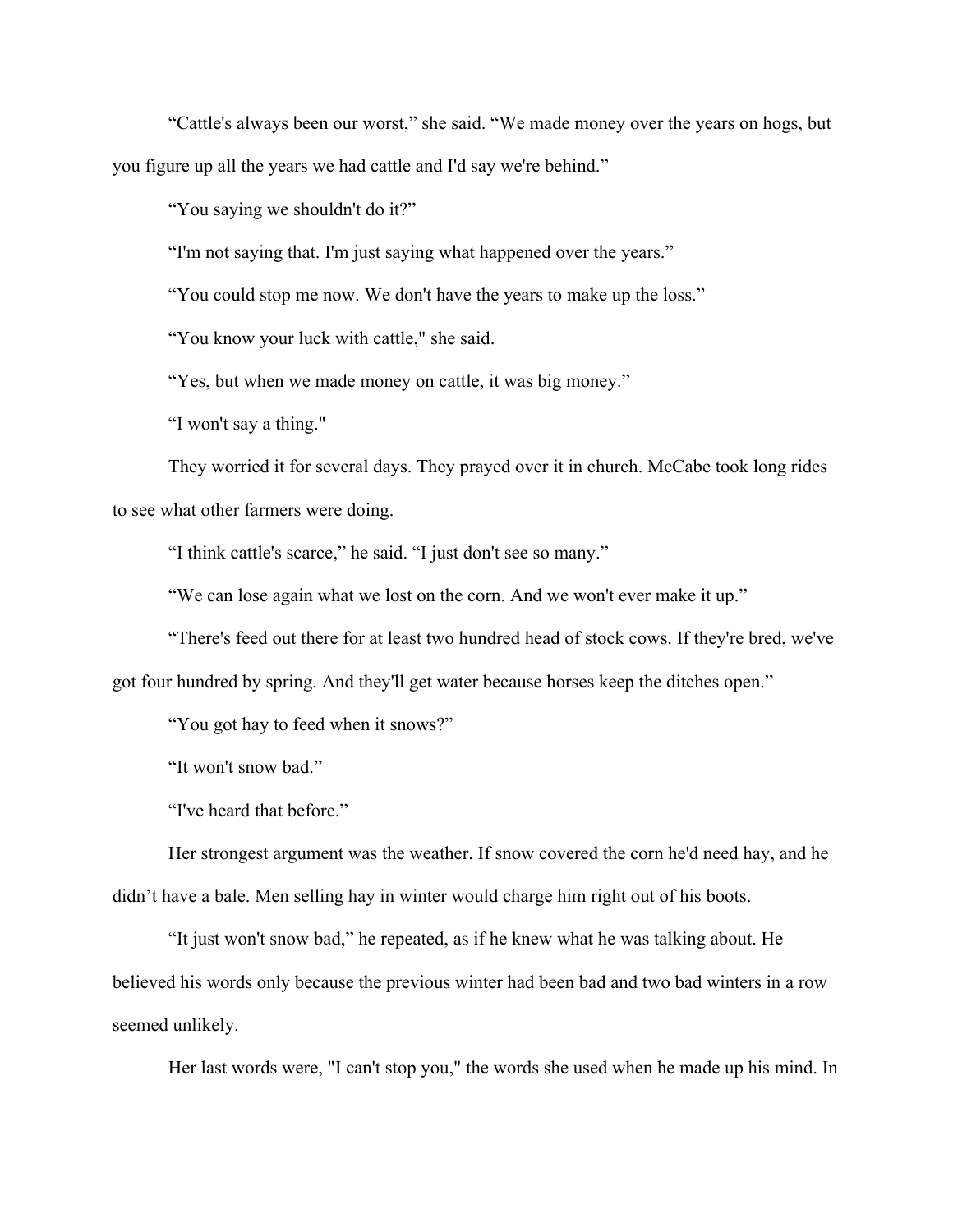fact, she could have stopped him but didn't want to. Nor could the bank refuse a man with two hundred and eighty paid up acres and a lifetime on the same farm. They advanced the money cordially, and McCabe went to livestock auctions and picked out every animal. His word for them was "gummers," old cows with worn teeth, sold cheap because they didn't have many breeding seasons left. There were Angus, Hereford, Charolais, all old and good at foraging. They'd been pregnancy tested, and their stomachs swelled as much from permanent expansion of their rib cages as from the calves they carried.

McCabe put sixty thousand dollars worth of cattle into the fields within two weeks of receiving the money. And when they were finally there, nudging and nibbling at the corn ears and pulling the stalks from the mud, he and his wife went to Mass and prayed.

Then there wasn't much to do but wait. There were small chores like checking fences, putting out salt and mineral blocks, and occasionally counting heads. Much of McCabe's winter was spent with a basement full of junk and antiques which he'd collected over the years when the Soil Bank Plan paid him not to farm. What wasn't thrown away was reorganized for his own farm sale, which would take place after the soybean crop was in. They would sell everything except the Chevrolet and end a hundred odd years of McCabes in Iowa, except for Eldon. A good auctioneer was already lined up, and most of their worldly goods would be listed on a printed bill posted in stores and taverns: *As we are no longer farming we will sell* . . .

Now, in spring, to the list of chores he added the rousting of Eldon's horses and dog. Heavy horses could do plenty of damage to a soft lawn, and later, to their garden. On the horses he used a shotgun at long enough range to sting, no more. For the loose horse in the fields, a small stallion, he could do nothing. It was too wild to get near.

He hadn't shot at the dog yet, but the day was coming. It was learning to bother the cattle,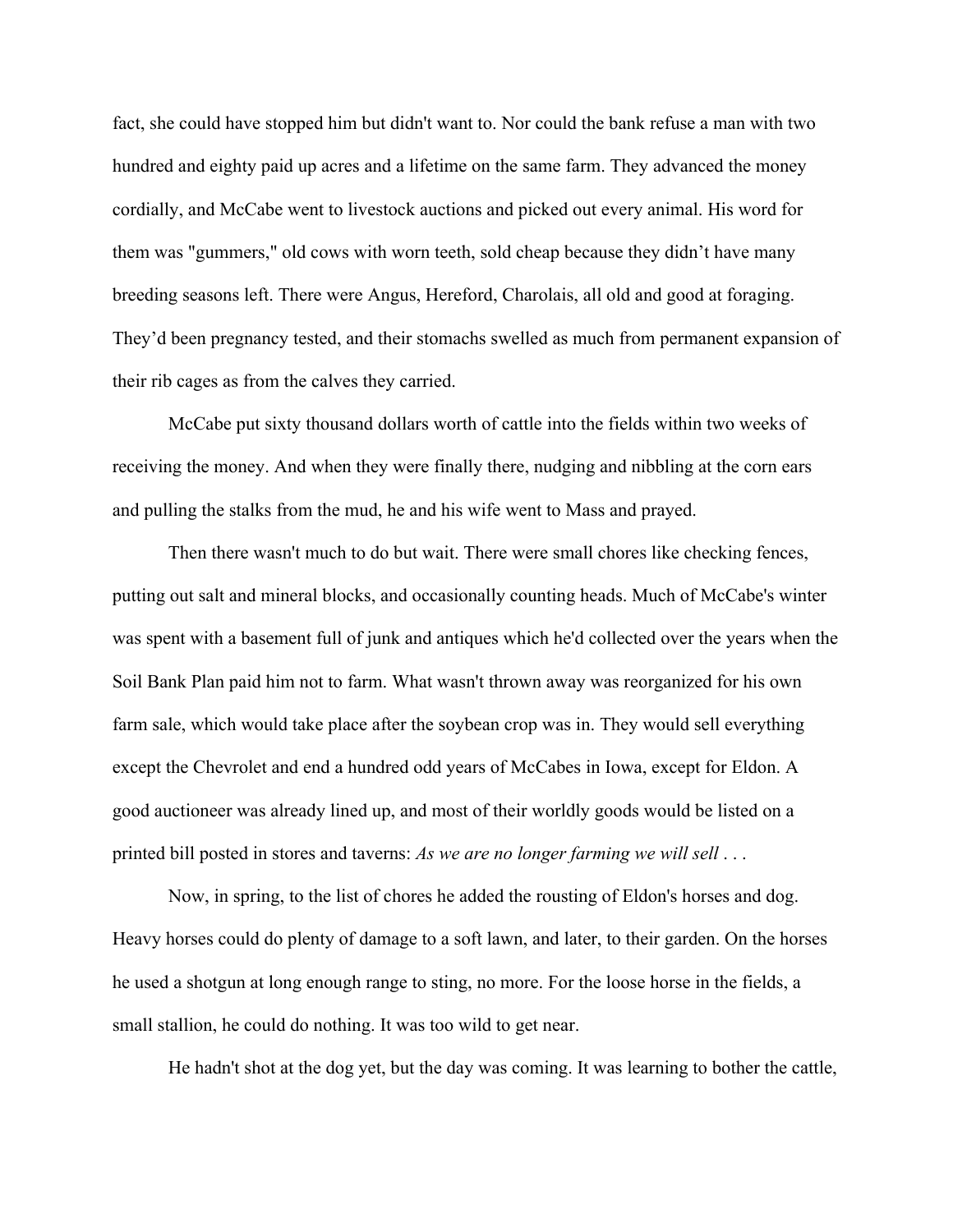and the next step for a stray dog like that was to kill calves.

On the day he spoke to Eldon about the loose horses the dog came sniffing around the house, looking for a place to lift its leg. It chose the side of the house, then approached McCabe, shamelessly wagging its hind end. McCabe attacked it with a rake, pulling the tines over its back. The dog turned tail, bellied under the barbed wire fence, then scampered into the field. Some cows with calves at side turned protectively, lowering their heads and blowing steam while the dog ran a circle around one, then another, moving out of range when a charge was threatened. McCabe cursed. Old cows couldn't stand that kind of harassment. Given time not only would a calf be killed, but other dogs would come, and a whole pack would have to be destroyed instead of just one.

One morning the McCabes watched from their kitchen window as Eldon came up the drive on a Palomino mare, a rope coiled around his shoulder, a ball cap pulled low over his eyes. Part of his saddle was worn to the wood. The bridle reins were clothesline.

"Just look at that," said Mrs. McCabe.

"Arrogant as hell."

"He's here for his horse. He got it fat for free, and now he's here to get it, probably because he's been shamed into it." She rolled a filter cigarette in her Laredo machine, lit it, and watched Eldon open a gate and ride into their field easy as you please. She pulled up a chair and sat, holding the cigarette near her ear as if listening to it.

McCabe said, "My brother owned one hundred and twenty acres and he sold me forty because he knew his son wouldn't do much. He was right. He hasn't done a thing but fool with horses not even broke to ride."

"He won't get that stud out of there."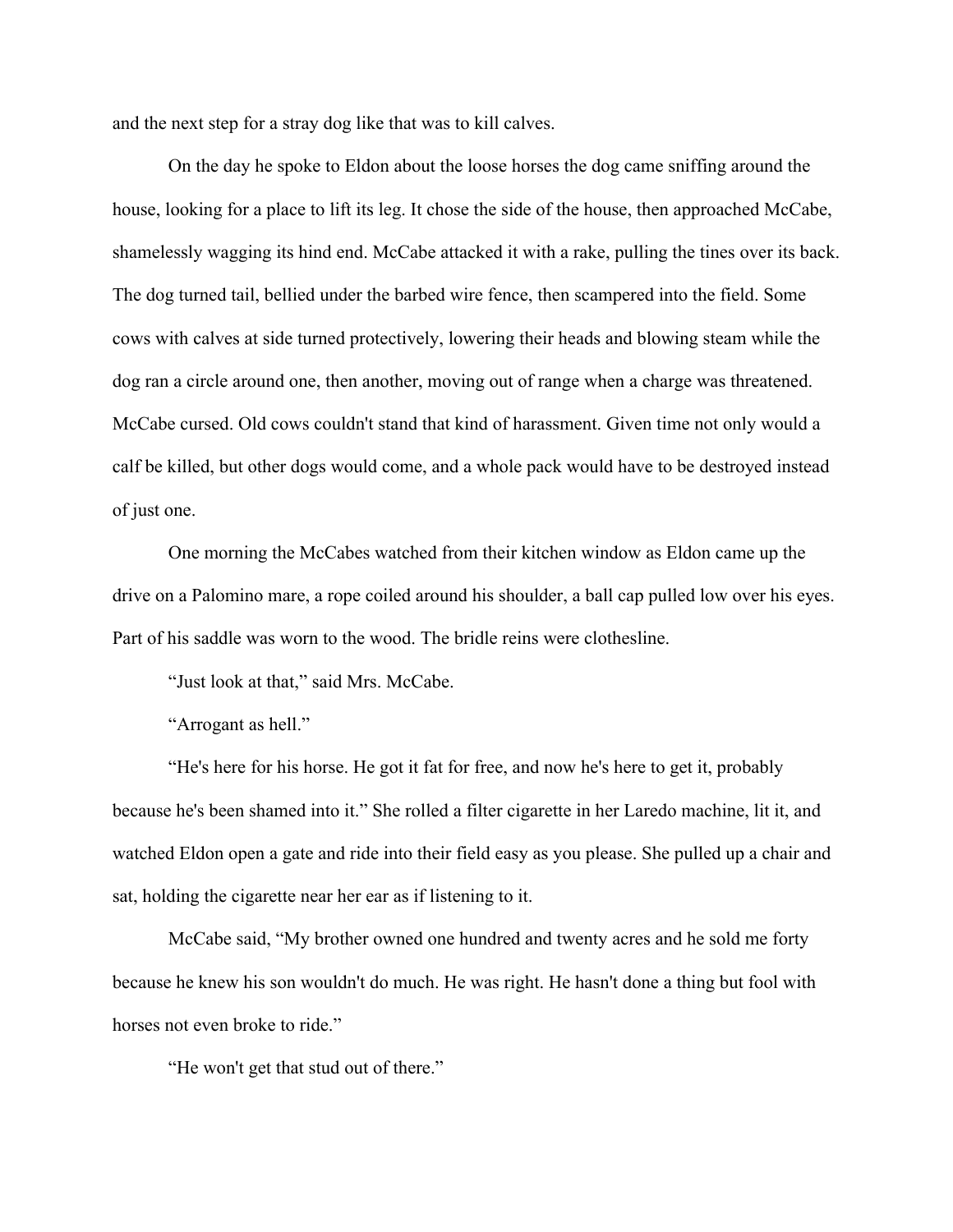"The damned thing's wild."

"Maybe his dog can help him. I wonder where his dog is."

"You know, Grandma," McCabe said. "There's one way to take care of that dog."

She watched while he finished his thought, leaning forward and swinging an imaginary rifle to follow a moving target, a piece of hyperbole he'd learned as a boy when he was more interested in rabbits and pheasants.

"You think a fella would ask permission before he came on our property," she said. "But I guess if he don't ask permission for his horses he don't need it for himself neither."

Eldon rode east, passing the original McCabe house, an unoccupied, paint peeled clapboard affair more than a century old. The house was a trio of salt-boxes built onto each other as the family grew. Eldon had never lived there, but his father and uncle had, in the days of horses and hired hands. The house now belonged to his uncle, who'd ruined the place, renting it to lowlifes until there was too much damage to fix. Now it was a hotel for rats and raccoons. For an ambitious man the house was still worth tearing down for salvage, but when he offered to do this the uncle refused him. South of the house stood a tornado-blown barn, one side torn off and exposed to the weather, its second floor sagging from a burden of rotting hay. Built onto the barn at ground level were two large stock pens made with heavy timbers, also beginning to rot because his uncle was too lazy to salvage the timbers and siding.

Eldon saw how much corn the rain had damaged. Rows of cobs protruded from the mud, too low to be picked. The cattle showed the effects of this rich feed. Their bellies glowed like patent leather, and the calves had thick, velvety coats. The more corn Eldon saw, the more his uncle's lack of generosity irked him. Corn was money, but only if it could be harvested.

He pushed the mare into a canter, feeling her sink with every step. He called her Zipper, a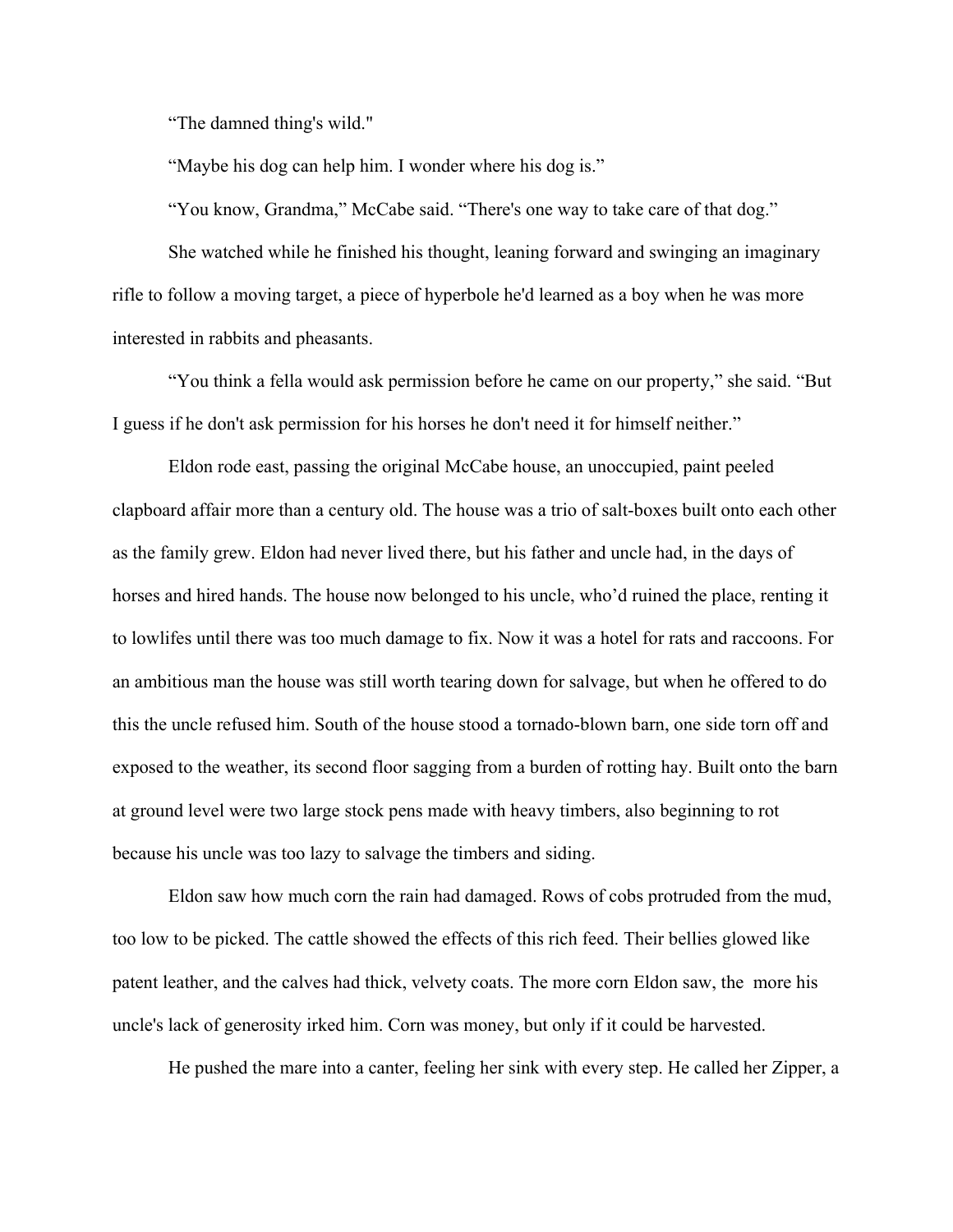smart horse, the first to break a fence, the first to return when he whistled her home. The morning after the uncle had complained, Eldon noticed marks on her back and legs which at first he thought were claw marks, and then realized there was nothing in Iowa which could claw a horse except a man with a shotgun. That was how his uncle was playing it, keeping score: loose horses, loose dog bothering cattle, or so he said, stud horse in the fields all winter. The uncle didn't believe in family helping each other. His stock never strayed, he had no dog, and he never committed a trespass. His bases were always covered, and that was the way he'd always lived.

Eldon had wanted to leave the stud horse in the fields, give it up, let his uncle sell it or shoot it. But his wife had talked him out of it.

"You have to get that horse out of there," she said. "It's your property."

"But I don't give a damn about that horse."

"You have no right to say that." She was stronger in most ways, weak only because she'd chosen poorly. But she knew that now. She was a town girl, her father a druggist. She'd spent a year in college then quit to marry this put-upon fellow who needed more encouragement than she often had.

"I'll say anything I want."

"I know you will."

She set down his supper, then stroked his shoulder.

"Stop that!" He backhanded his plate from the table.

"Feel better?"

"What do you think?"

Slowly she said, "You've got to cut yourself off from him. You've got to take care of your own, on your own. Do you understand?"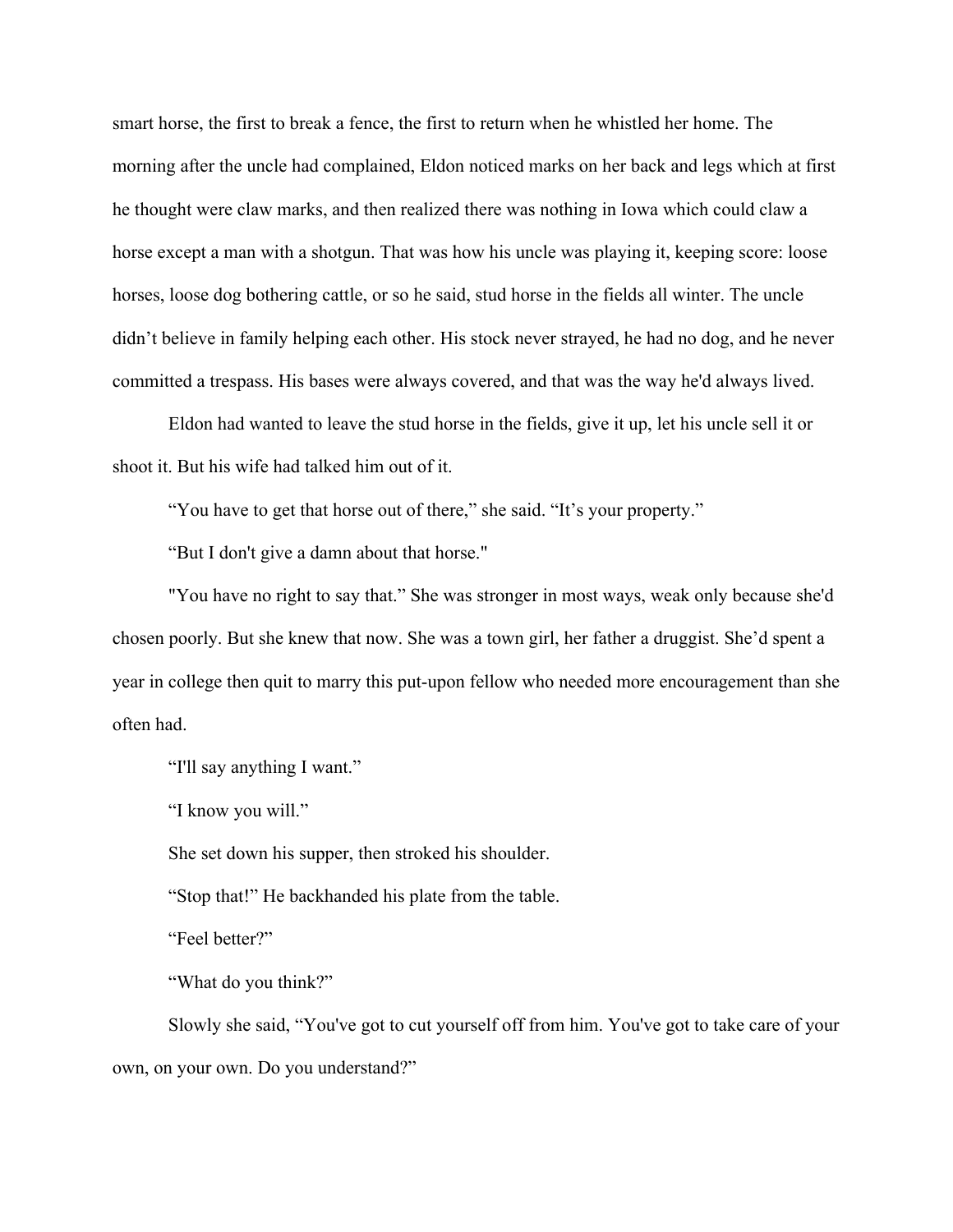So he'd saddled Zipper, coaxed her onto the pickup, and drove to McCabe's, entering through the drive by the old house. From there he rode straight up the uncle's drive, knowing he was being watched and judged like everyone passing their house was watched and judged.

He came upon the horses in a wind-protected hollow, his stud a dark spot set apart from Wagner's crowd of roans, reds, buckskins, white-speckled blacks, and a few ponies not much bigger than large dogs. They were nervous, mud-splattered creatures raising their heads at the first sound of Zipper's hoofs in the sucking mud. Eldon heard their teeth grinding corn when he drew close. Some of the bigger horses circled the pack and bolted, drawing the crowd with them. They galloped violently through the liquid earth with the smaller horses hurdling the corn rows. The bigger ones never broke stride as their feet struck both hill and depression, wildly throwing mud. The stud, despite its muddy hide, looked satiny and devilish as it fought to the front by nipping and bucking at anything in its way. Soon it challenged the leaders, a ponderous buckskin stallion and a towering, pregnant red mare, both striking the smaller horse like snakes as it squeezed between them from behind. Led by this threesome the pack swept over a hill and out of sight, its muddy racket diminishing to cold, bleak silence and the slopping of Eldon's mare.

By the time he caught up they were eating again, but not completely still. At an intermittent walk they raked kernels from partly buried cobs, or pulled long stalks up from the mud, watching their latest threat with wild eyes. Eldon didn't approach them directly this time, but rode in a circle so that when he did come at them, they would head for an evergreen grove near the old house. His only hope was to corner the stud horse in the evergreens, or better still, in the pens near the barn.

The horses moved away cautiously. Soon they were ambling toward the evergreens, scanning and probing for forage under fallen trees, rotted lumber piles, or rusty, outdated farm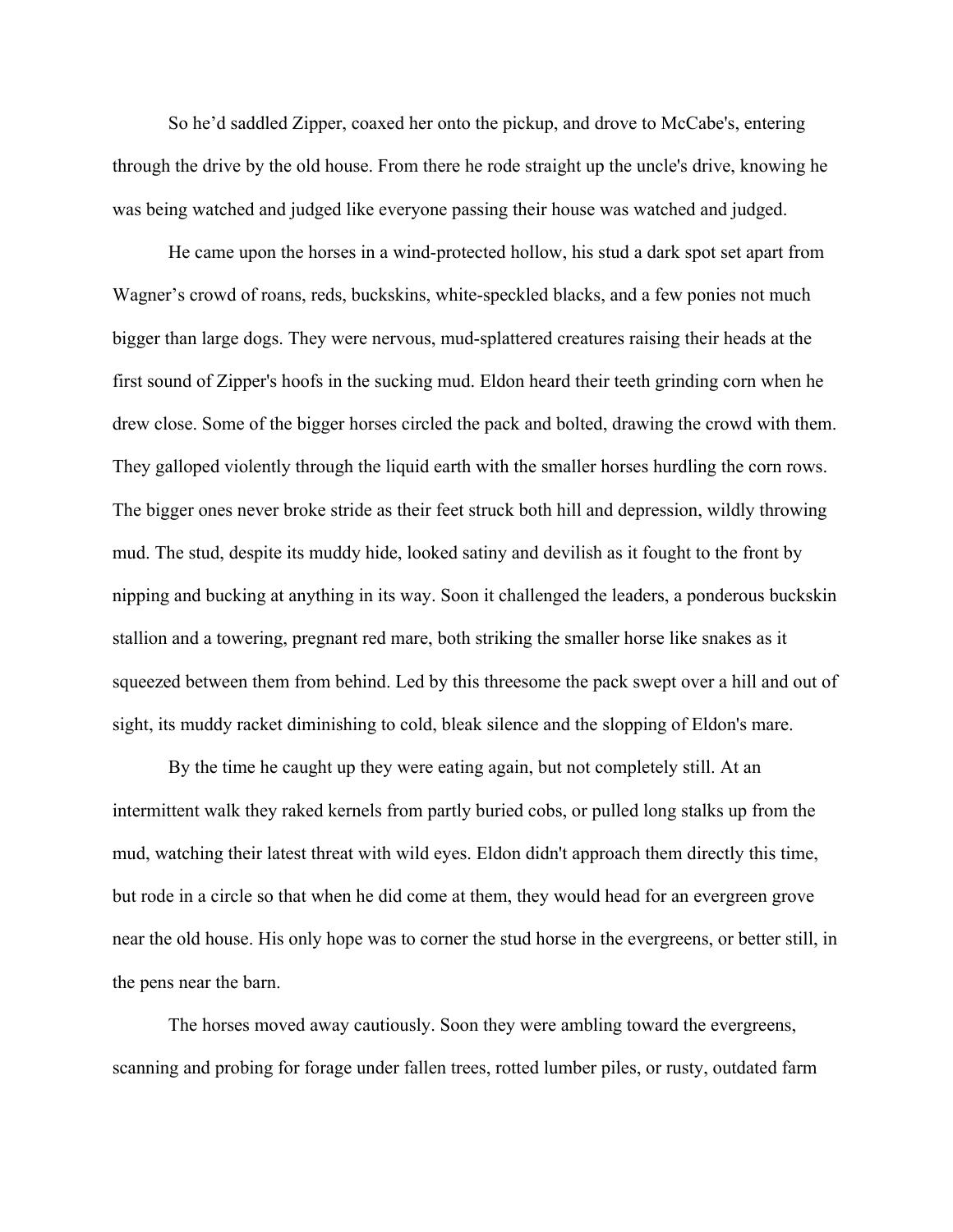equipment which was part of his uncle's "antique" collection.

While moving through the grove, Eldon kept the stud horse in sight. It stopped to graze, keeping one dark eye on its pursuer. It was a young, mean horse, almost black in color, but with a red gleam to its coat on a sunny day. It came from the auction barn in the Amish community. A wispy-bearded Amish boy rode it bareback into the sale ring, and during the auctioneer's patter the lad dismounted and crawled between its legs front and back to show how gentle it was. The caller sensed Eldon's interest, pointed to him for a fifty dollar bid, and Eldon brushed his index finger over his upper lip.

That day he put the horse in his barn and a few hours later heard what he thought were pistol shots and a woman screaming. The horse had kicked down the stall slats, and after trying to jump through a window, got stuck and was pawing the air and the barn siding. Eldon beat it back with a board, cursed the fellow who'd drugged it, and opened the barn door to let it escape. He hadn't been near the horse in half a year and hadn't planned to do anything about it until Wagner took his horses out of McCabe's. Then it might follow onto a stock truck and he could sell it to Wagner then and there.

Eldon approached cautiously, stopping the mare whenever the stud moved. When close enough to throw the rope he shook his shoulder until the coil fell into his hand. The stud horse caught the movement and jerked up. Strands of dry grass stuck absurdly out from the sides of its tender mouth. It snorted tentatively. Eldon waited, then threw. The loop fell nicely over the horse's head and cleared its nose. Eldon pulled back fast and moved up, but the stud felt the pressure and bucked, spun, then bucked again, showing Eldon two steel shoes, perfect U's which flickered in front of his face. Zipper reared back. Eldon reached for the saddle horn and missed. He lost the rope, then his seat. The stud sprinted for the open fields, the rope trailing like a long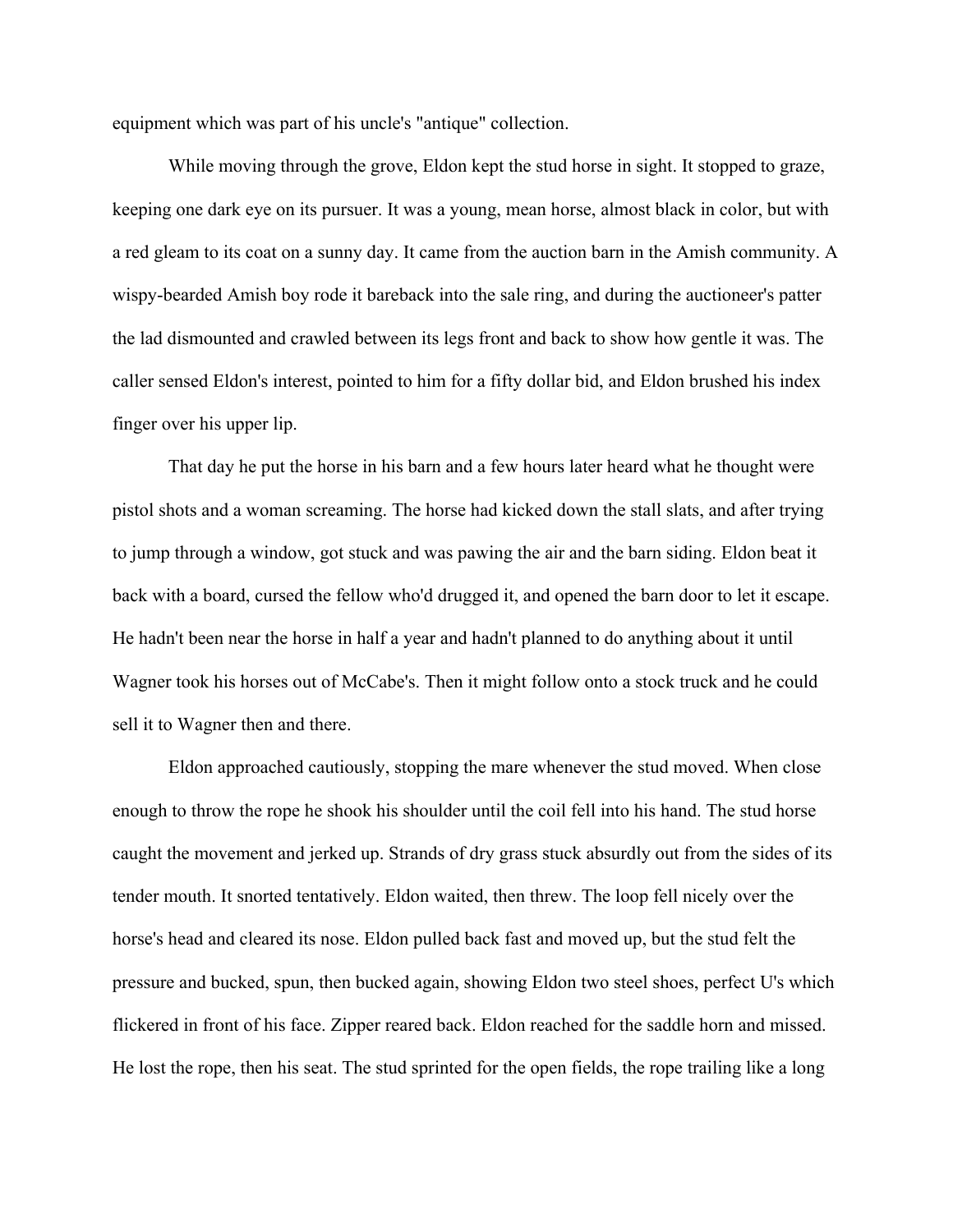snake, and the commotion drew the rest of the horses as if unspooled from a merry-go-round.

Eldon remounted and found Wagner at the half-wrecked barn where he'd come to count his horses. Working together they used fresh hay to lure the entire horse herd into the pens, then after the count, they cut out the stud and sent the rest back to the fields. Then using a long stick with a hook, and working from the outside of the pen, they picked up the loose rope still around the stud's neck. They had enough for one turn around a post.

"You want him closer?" asked Eldon.

"That would help."

Eldon entered the pen with a livestock whip. He lashed the horse until it moved closer to Wagner and allowed enough rope for another turn around the post. They threw a second rope around its neck, drew it tight, and tied it to the pickup truck which Eldon had backed into the pen. With Wagner whipping from behind, Eldon pulled away in four-wheel drive. The stud planted its feet and cut furrows into the ground. The truck wheels spun, then grabbed, pulling the horse over and down. Eldon pulled some more, but now all four wheels were spinning again and the truck began to sink in the mud. The horse gasped through its restricted windpipe. Eldon jumped out, took the whip from Wagner and lashed the horse all over, on its face, legs, flanks, belly, not caring where he struck, but intent only on whipping hard and steady. He whipped until he could whip no more. The horse looked dead. It no longer gasped. But then it began to hoot and honk for air, the sound human. Eldon looked at Wagner.

"Take him off my hands and he's yours."

From his own truck Wagner produced a wooden dowel with a loop of rope on one end. He crouched near the horse and placed the loop around its upper lip. Then he twisted the dowel until the lip became a ball. He loosened the ropes and the horse began to breathe. He tugged on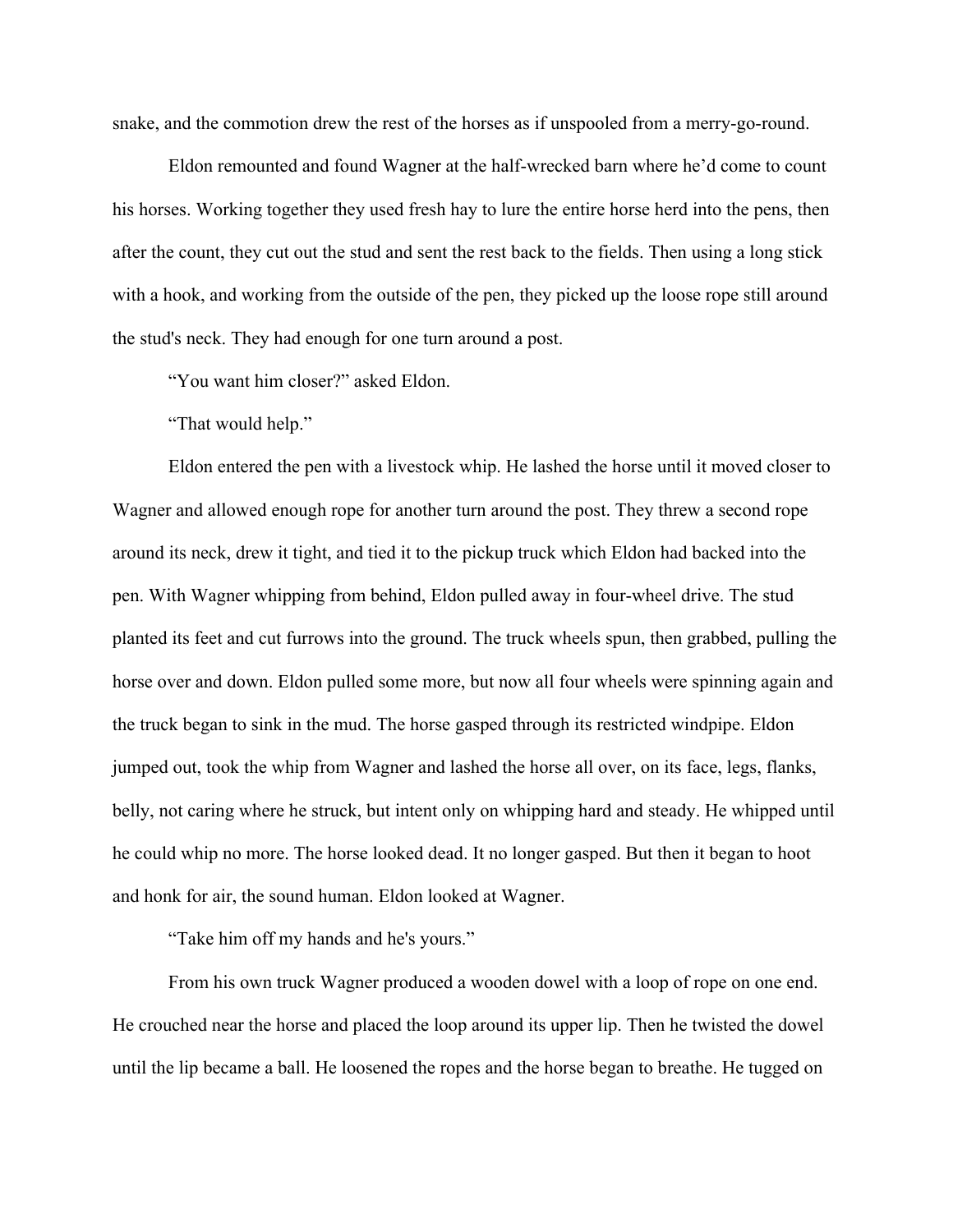the dowel. The stud gathered its legs and with a roll, stood up and allowed itself to be led away. It looked like a circus act.

As sale day approached McCabe began to feel the pressure of his task. Soybeans were his next job, and these needed plenty of growing time. The cattle and horses had to be out, not only when the market was prime, but well in advance of spring plowing. They'd churned up the ground badly, and this mud might harden so much it wouldn't work up with the disc and harrow. Germination would be poor. McCabe also couldn't predict the weather. The spring might be wet, making planting impossible for months after the cattle had been sold. During that time cattle prices could rise, and where he had a small profit there could have been a bigger one. Nothing about farming was definite.

He would use Wagner's horses and trucks to bring in and ship the cattle. Several horses could be ridden and the trucks were good, but McCabe was worried about the pens. The old timber posts would have to hold cattle and calves while trucks made trips to the sale barn. Eldon had been in the pens with his truck and stud horse, and there was no telling what damage had been done. Stock cows weighed over a thousand pounds, and the stress of moving them with their calves would raise regular hell. Broken timber posts would mean loose cattle, and maybe trampled men. So in the days just before bringing in the cattle McCabe rebraced some of the stock pen timbers, noticing in the process how Eldon's attempt to remove the stud horse had put muddy ruts in his driveway.

Early on the morning of shipping day he drove steel posts into the ground to make a chute from the pen to the trucks. Then he wired fence sections to the posts. Wagner and some cousins arrived. They walked into the field and called the horses, spreading out hay to lure them in. But when the horses came up Eldon's dog appeared and began running circles around them.